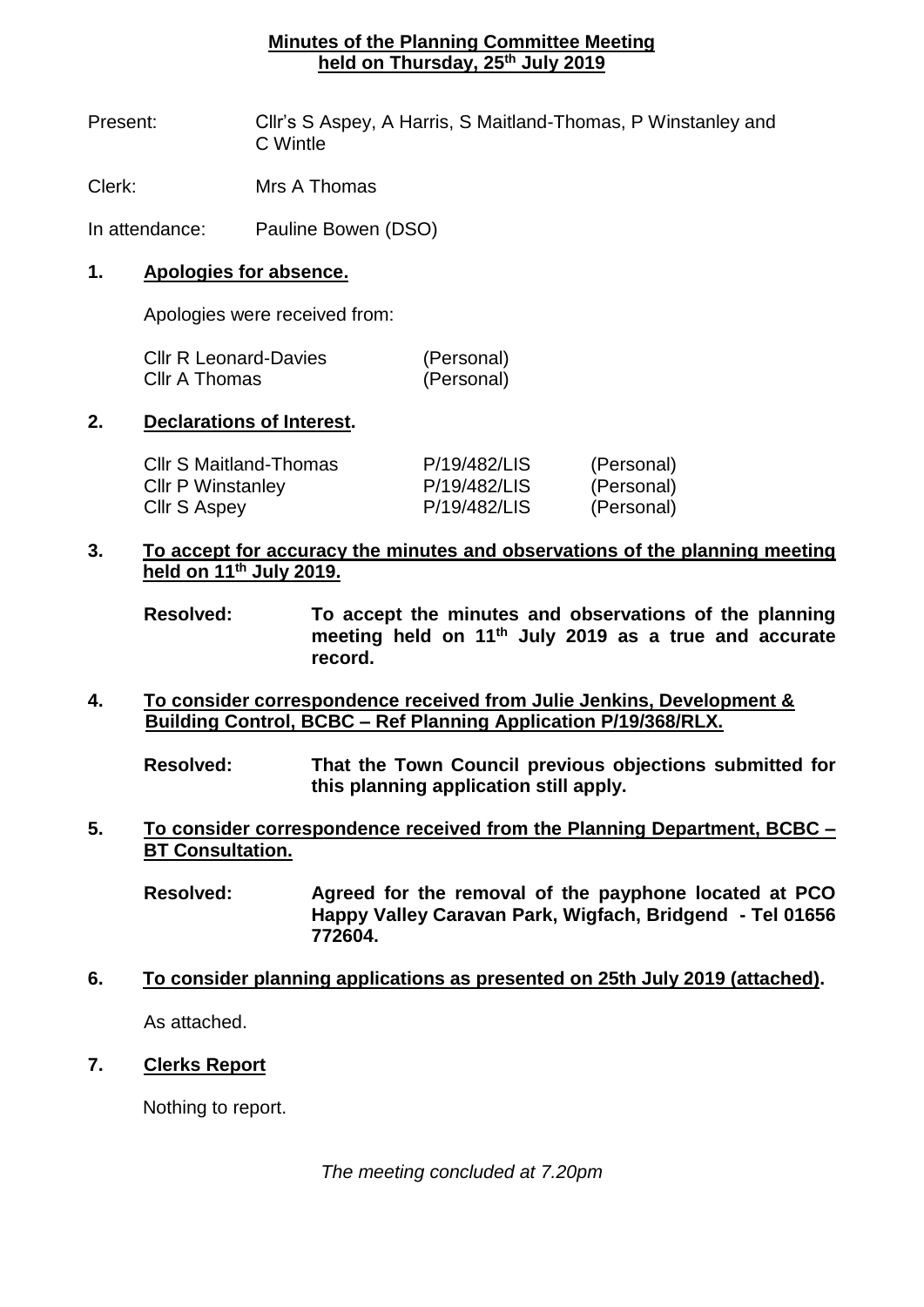### Porthcawl Town Council



# PLANNING APPLICATIONS FOR CONSIDERATION BY THE PLANNING COMMITTEE  $25<sup>th</sup>$  July 2019

| <b>APPLICATION</b>                                                                                                                                                                                                                                                                                                                                                                      | <b>COMMENTS</b>                                                                                                                                                                                                                                                                                                                                                                                                                                                                                            |
|-----------------------------------------------------------------------------------------------------------------------------------------------------------------------------------------------------------------------------------------------------------------------------------------------------------------------------------------------------------------------------------------|------------------------------------------------------------------------------------------------------------------------------------------------------------------------------------------------------------------------------------------------------------------------------------------------------------------------------------------------------------------------------------------------------------------------------------------------------------------------------------------------------------|
| P/19/482/LIS                                                                                                                                                                                                                                                                                                                                                                            |                                                                                                                                                                                                                                                                                                                                                                                                                                                                                                            |
| Mr Paul Joseph<br><b>Porthcawl Museum</b><br>The Old Police Station<br><b>John Street</b><br>Porthcawl                                                                                                                                                                                                                                                                                  | <b>Cllr's S Maitland-Thomas, P Winstanley</b><br>and S Aspey declared an interest in this<br>application.<br><b>No Objection</b>                                                                                                                                                                                                                                                                                                                                                                           |
| Demolish old garage in rear yard and provide temporary<br>portacabin, RAF hut, telephone box, two railway lamps,<br>erect flagpole, coal wagon, post box; provide life like<br>Policeman to front; replace plastic guttering with cast<br>iron; works to front above first floor window; two murals<br>to store room wall; shed in inner court yard; banner on<br>electric sub station. |                                                                                                                                                                                                                                                                                                                                                                                                                                                                                                            |
| P/19/471/FUL<br>Mr R Wallis & Ms G Jones<br>Rear Gardens, 2 & 4 Rockfields Close<br>Porthcawl<br>Vary the standard time condition on P/14/444/FUL (New<br>dwelling and garage) to extend the consent for a further 5                                                                                                                                                                    | <b>No Objection</b><br>Must comply with original terms.<br><b>Conditions to be maintained.</b>                                                                                                                                                                                                                                                                                                                                                                                                             |
| years.                                                                                                                                                                                                                                                                                                                                                                                  |                                                                                                                                                                                                                                                                                                                                                                                                                                                                                                            |
| P/19/296/FUL<br>Mr C Foley<br>25 Lougher Gardens<br>Porthcawl<br>Demolish garage and construct single storey rear                                                                                                                                                                                                                                                                       | <b>No Objection</b><br><b>Concerns:</b><br>1. No dimensions are given. How far would<br>the new build extend into the garden? To<br>what height would the parapet be                                                                                                                                                                                                                                                                                                                                       |
| extension (amended description).                                                                                                                                                                                                                                                                                                                                                        | constructed above the new roof?<br>2. No detail is given for the design at<br>interfaces with party walls. Noting here that<br>there is a section of party wall that we don't<br>think can be utilised.<br>3. What will be the external finish to new<br>walls, as viewed from our side?<br>4. No detail is given for the interface design<br>at roof level. Here we are concerned<br>about maintaining the integrity of roof<br>coverings and associated flashings. Plus,<br>what is the drainage design? |